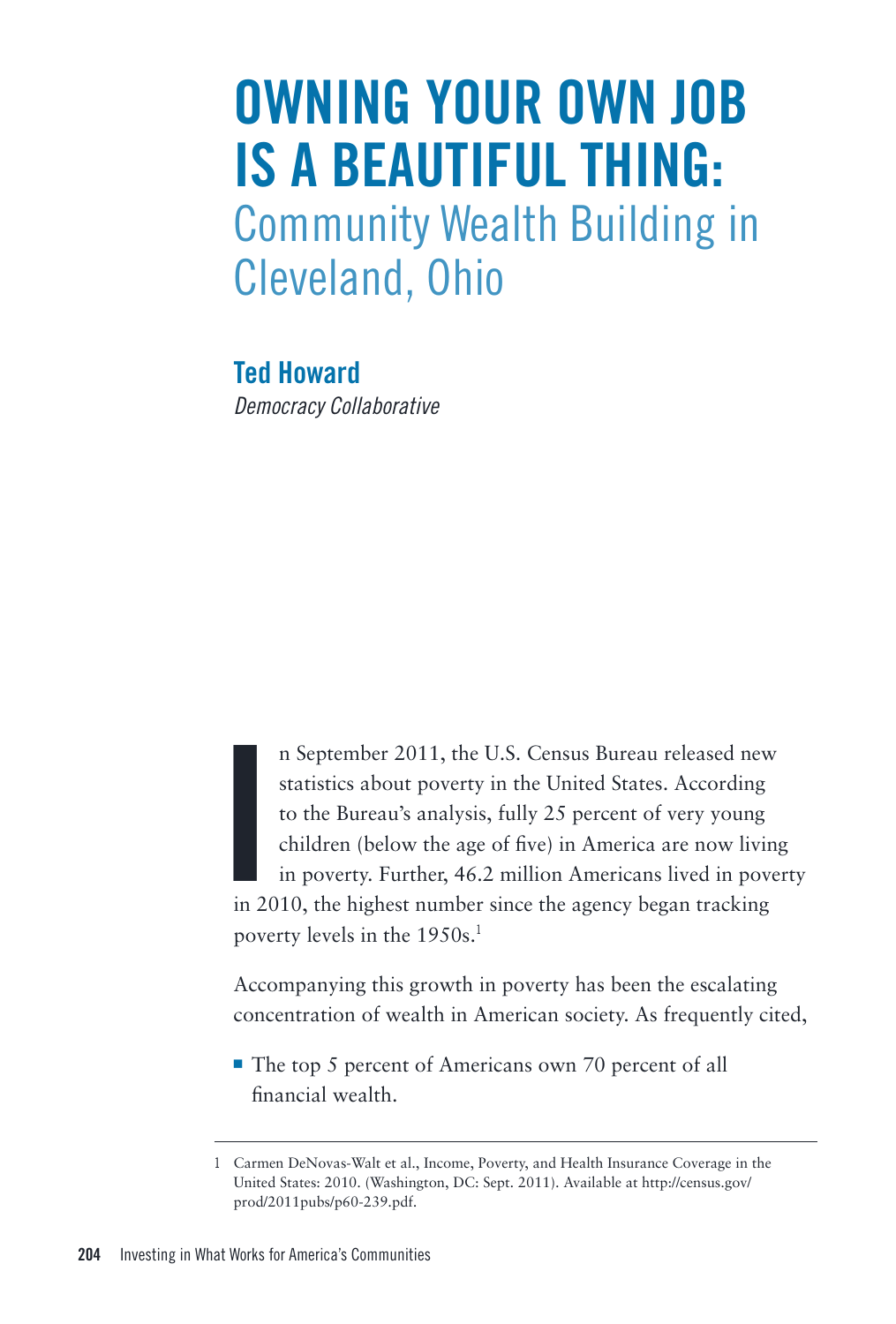- ¡ The top 1 percent of Americans now claim more income per year than the bottom 100 million Americans taken together. This growing inequality is particularly notable between racialethnic groups. The average family of color owns less than 10 cents for every dollar held by a white family.
- ¡ Two in five American children are raised in asset-poor households, including one-half of Latino and African American children.

The Census Bureau reports that even before the Great Recession hit, in 2007 Detroit had a poverty rate of 33.8 percent, Cleveland 29.5 percent, and Buffalo 28.7 percent. The level of pain in our smaller cities is even greater: in 2007, Bloomington, IN, led the list with a poverty rate of 41.6 percent. Dealing with the challenge of concentrated urban poverty necessitates, at bottom, a serious strategy to provide stable, living wage employment in every community and every neighborhood in the country.

Some of the most exciting and dynamic experimentation is occurring across America at the community level, as cities and residents beset by pain and decades of failed promises and disinvestment begin charting innovative new approaches to rebuilding their communities.

Even in economically struggling cities, "anchor institutions" such as hospitals and universities can be leveraged to generate support for community-based enterprise. An important example is taking place in Cleveland, OH, where a network of worker-owned businesses called the Evergreen Cooperatives has been launched in low-income, inner-city neighborhoods. The cooperatives will initially provide services to anchor institutions, particularly local hospitals and universities. Rather than allowing vast streams of money to leak out of the community or be captured by distant companies, local anchor institutions can agree to make their purchases locally. Already the "Cleveland model" has spread beyond Cleveland, with efforts now gathering early momentum in places as diverse as Amarillo, TX; Atlanta;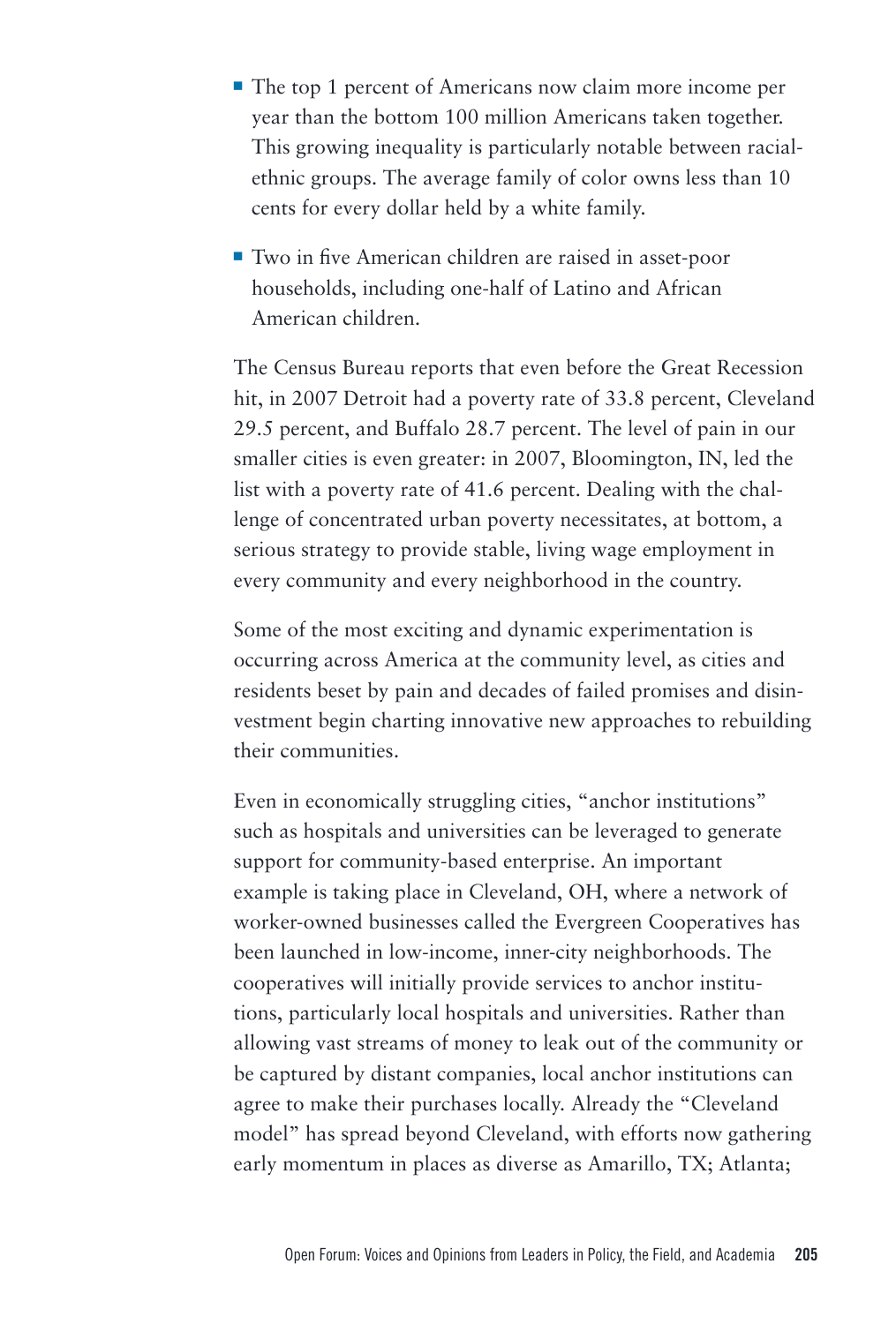Milwaukee; Pittsburgh; Richmond, CA; Springfield, MA; and Washington, DC.

During the past few decades there has been a steady build-up of new forms of community-supportive economic enterprises. These ideas, now being implemented in communities across the country, are beginning to define the underlying structural building blocks of a democratic political-economic system—a new model that is different in fundamental ways from both traditional capitalism and socialism.

This approach is commonly known as "community wealthbuilding." It is a form of development that puts wealth in the hands of locally rooted forms of business enterprise (with ownership vested in community stakeholders), not just investor-driven corporations. These anchored businesses (both for-profit and nonprofit) in turn reinvest in their local neighborhoods, building wealth in asset-poor communities. As such, they contribute to local economic stability and stop the leakage of dollars from communities, which in turn reinforces environmental sustainability and equitable development.

Community wealth-building strategies spread the benefits of business ownership widely, thus improving the ability of communities and their residents to own assets, anchor jobs, expand public services, and ensure local economic stability. The field is composed of a broad array of locally anchored institutions, such as hospitals and educational institutions that have the potential to be powerful agents to build both individual and commonly held assets. Their activities range along a continuum from efforts focused solely on building modest levels of assets for low-income individuals to establishing urban land trusts, communitybenefiting businesses, municipal enterprises, nonprofit financial institutions, cooperatives, social enterprises, and employee-owned companies. Also included in the mix is a range of new assetdevelopment policy proposals that are winning support in city and state governments.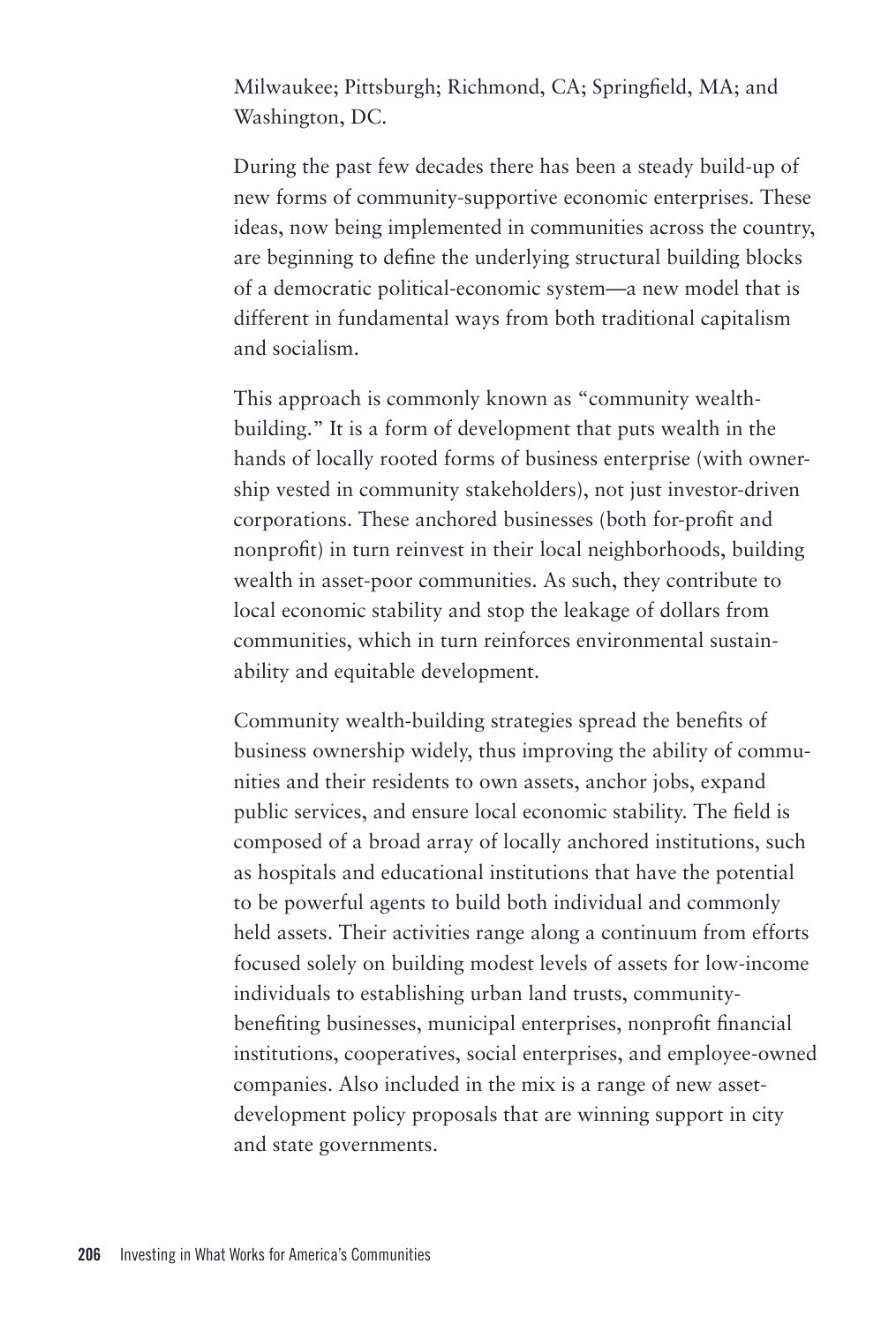These institutional forms of community wealth-building help a community build on its own assets. They make asset accumulation and community-shared ownership central to local economic development. In so doing, community wealth-building provides a new way to begin to heal the economic opportunity divide between haves and have-nots at its source: providing low- and moderate-income communities with the tools necessary to build their own wealth.

Although a strategy to scale up community wealth-building strategies will face many challenges, a pair of unusual openings exist that, if seized on, can greatly strengthen the effort. In particular, momentum and scale can be achieved by: (1) aligning wealthbuilding efforts with the growing movement among anchor institutions to participate in community-building and economic development, and (2) capitalizing on the growing interest in building local green economies and green jobs.

Anchor institutions are firmly rooted in their locales. In addition to universities and hospitals (often referred to as "eds and meds"), anchors may include cultural institutions, health care facilities, community foundations, faith-based institutions, public utilities, and municipal governments. Typically, anchors tend to be nonprofit corporations. Because they are rooted in place (unlike for-profit corporations, which may relocate for a variety of reasons), anchors have, at least in principle, an economic selfinterest in helping to ensure that the communities in which they are based are safe, vibrant, healthy, and stable.

A key strategic issue is how to leverage the vast resources that flow through these institutions to build community wealth by such means as targeted local purchasing, hiring, real estate development, and investment. Importantly, within both the higher education and health care sectors, institutions are increasingly committed to defined and measurable environmental goals, such as shrinking their carbon footprints, that help reinforce a focus on localizing their procurement, investment, and other business practices.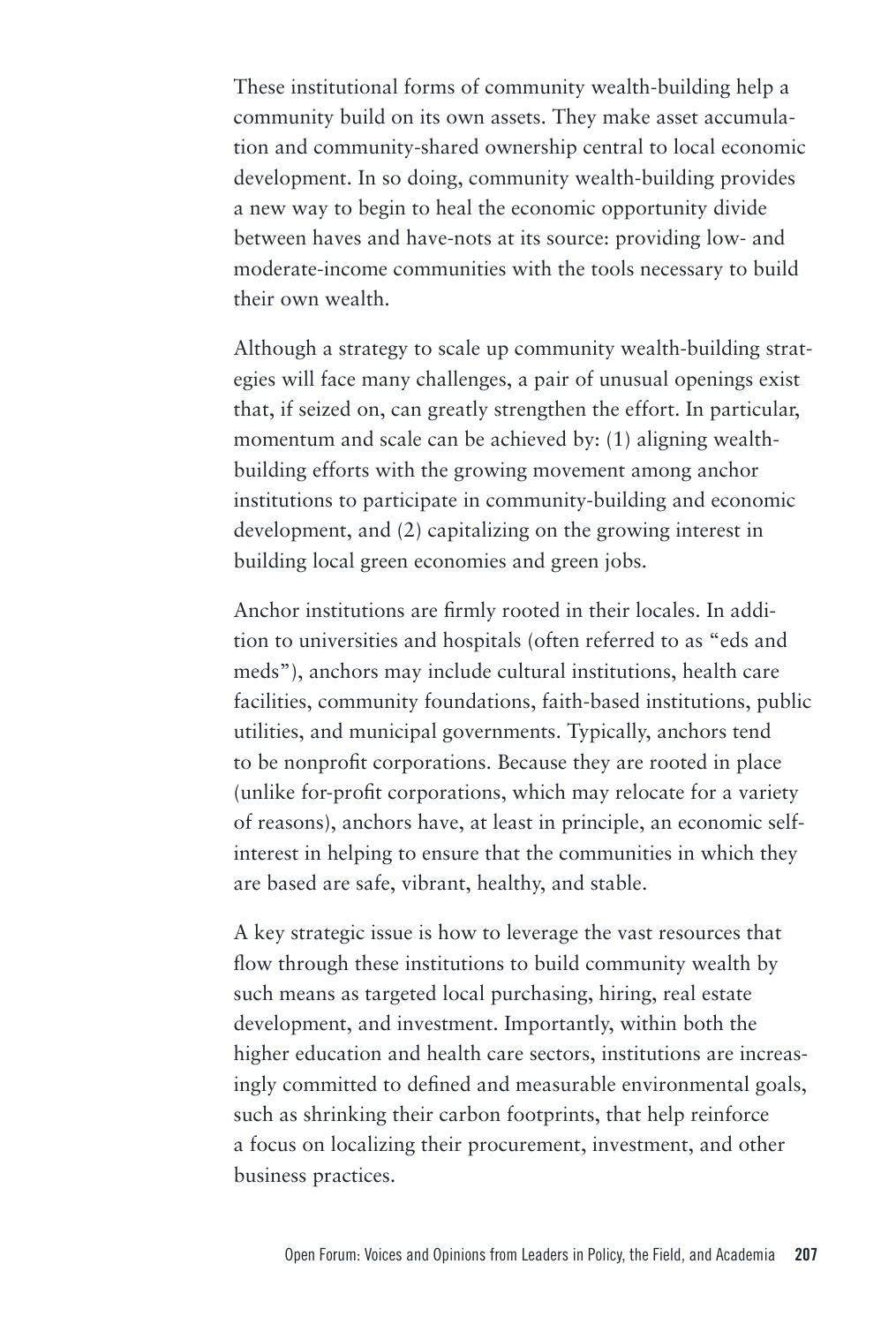Over the past decade a great deal of momentum has been built around engaging anchor institutions in local community and economic development. It is now widely recognized that anchor institutions are important economic engines in many cities and regions, including their role as significant employers. For example, a 1999 Brookings Institution report found that in the 20 largest U.S. cities, universities and hospitals accounted for 35 percent of the workforce employed by the top 10 private employers.<sup>2</sup>

The potential for anchor institutions to generate local jobs is substantial. The most straightforward way to create jobs is to shift a portion of their purchase of food, energy, supplies, and services to local businesses. Targeted procurement can create jobs directly and have multiplier effects in regional economies.

The University of Pennsylvania is a good example. In fiscal year 2008 alone, Penn purchased approximately \$89.6 million (approximately 11 percent of its total purchase order spending) from West Philadelphia suppliers. When Penn began its effort in 1986, its local spending was only \$1.3 million. Determining economic impact is an inexact science, but given that Penn has shifted nearly \$90 million of its spending to West Philadelphia, a very conservative estimate would suggest that minimally Penn's effort has generated 160 additional local jobs and \$5 million more in local wages than if old spending patterns had stayed in place.

Another innovative example of an anchor institution using its economic power to directly benefit the community is in Cleveland and its surrounding counties in northeast Ohio. In 2005, University Hospitals announced a path-breaking, five-year strategic growth plan called Vision 2010. The most visible feature of Vision 2010 was new construction of five major facilities, as well as outpatient health centers and expansion of a number of

<sup>2</sup> Ira Harkavy and Harmon Zuckerman, "Eds and Meds: Cities' Hidden Assets." (Washington, DC: Brookings Institution, 1999). Available at http://community-wealth. org/\_pdfs/articles-publications/anchors/report-harkavy.pdf.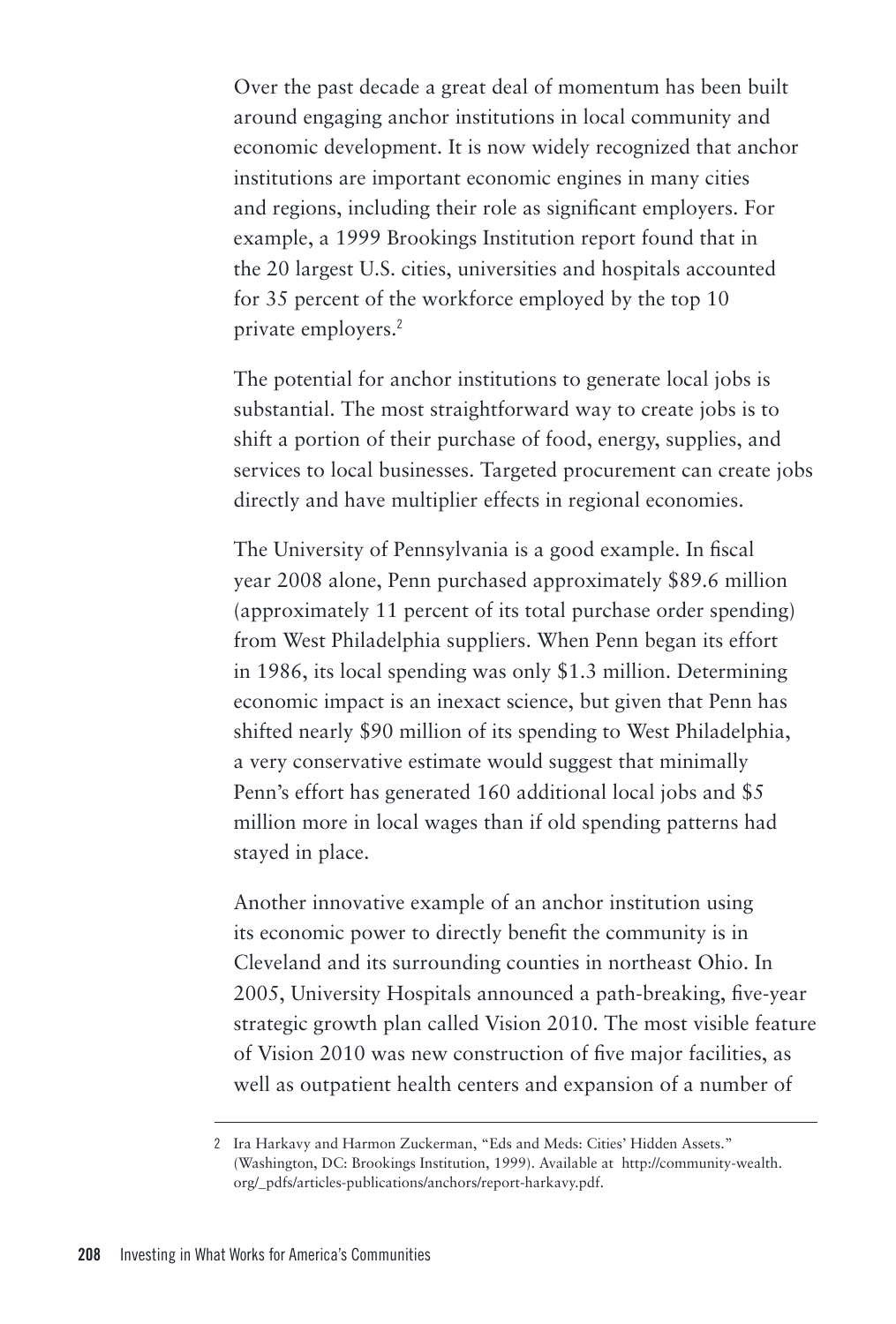other facilities. Total cost of the plan was \$1.2 billion, of which about \$750 million was in construction.

In implementing Vision 2010, University Hospitals made a decision to intentionally target and leverage its expenditures to directly benefit the residents of Cleveland and the overall economy of northeast Ohio. For example, Vision 2010 included diversity goals (minority and female business targets were set and monitored), procurement of products and services offered by local companies, hiring of local residents, and other targeted initiatives. These goals were linked both to the construction phase and the ongoing operation of the new facilities once opened. By the conclusion of the project, more than 100 minority- or female-owned businesses were engaged through University Hospitals' efforts, and more than 90 percent of all businesses that participated in Vision 2010 were locally based, far exceeding the target. To realize its objectives, the hospital instituted internal administrative changes to its traditional business practices to give preference to local residents and vendors, and to ensure that its "spend" would be leveraged to produce a multiplier effect in the region. These changes have recently been implemented throughout the hospital's annual supply chain (beyond construction projects), with local purchasing targets now set for all purchases over \$50,000. Given that University Hospitals' annual "spend" is in excess of \$800 million, this should produce considerable local economic value and job creation in the region.

Another Cleveland effort—the Greater University Circle Initiative—involves the Cleveland Foundation, anchor institutions, the municipal government, community-based organizations, and other civic leaders. Over time, the Initiative has become a comprehensive community-building and development strategy designed to transform Greater University Circle by breaking down barriers between institutions and neighborhoods. The goal of this anchor-based effort is to stabilize and revitalize the neighborhoods of Greater University Circle and similar areas of Cleveland.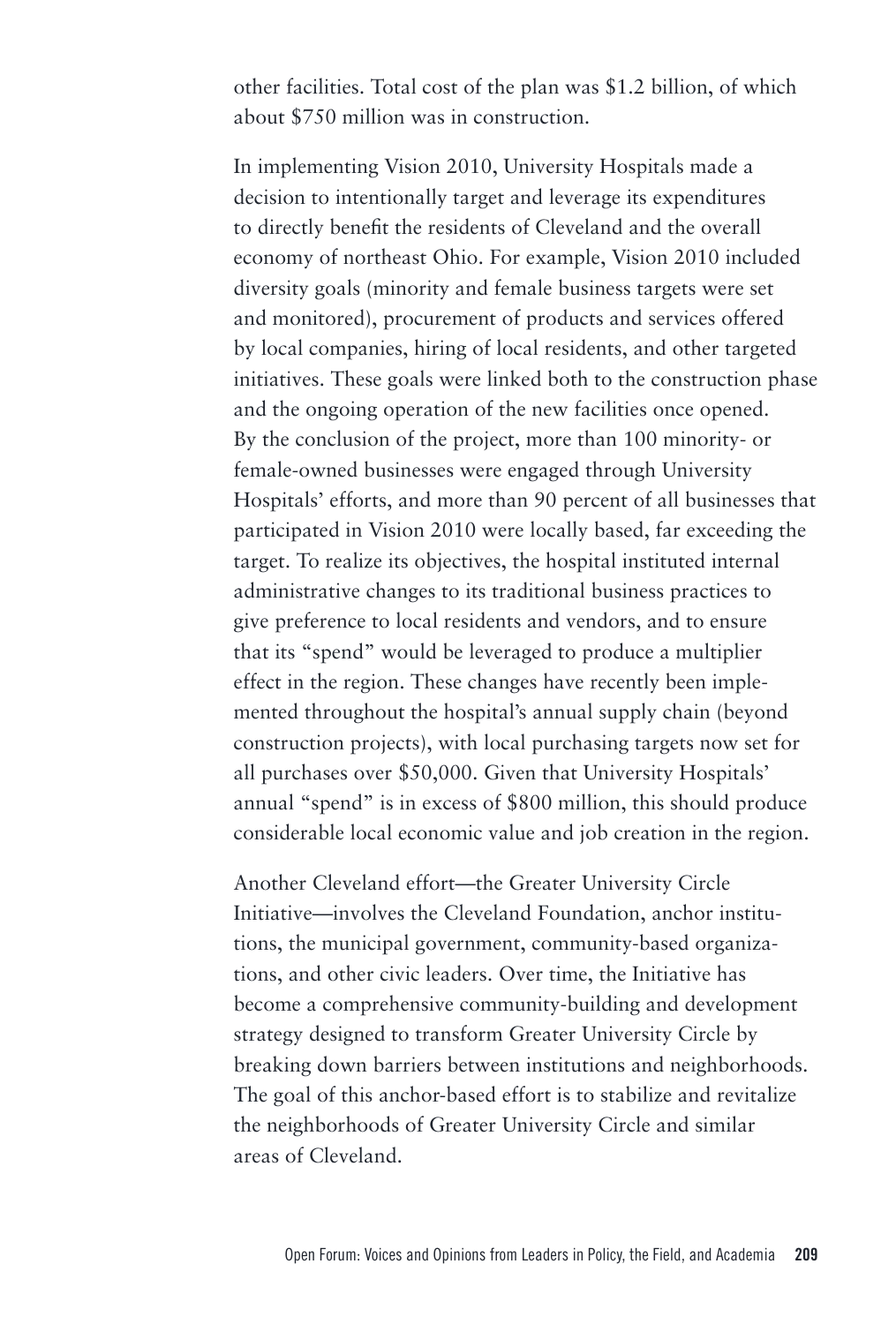The Initiative works on a number of fronts: new transportation projects and transit-oriented commercial development; an employer-assisted housing program is encouraging employees of area nonprofits to move back into the city's neighborhoods; an education transformation plan designed in partnership with the city government; and community engagement and outreach efforts that promote resident involvement. The most recent strategic development was the launch in 2007 of an economic inclusion program known as the Evergreen Cooperative Initiative.

The Evergreen Initiative's audacious goal is to spur an economic breakthrough in Cleveland by creating living wage jobs and assetbuilding opportunities in six low-income neighborhoods with 43,000 residents. Rather than a trickle-down strategy, Evergreen focuses on economic inclusion and building a local economy from the ground up. Rather than offering public subsidy to induce corporations to bring what are often low-wage jobs into the city, the Evergreen strategy is catalyzing new businesses that are owned by their employees. And rather than concentrate on workforce training for jobs that are largely unavailable to low-skilled and low-income workers, the Evergreen Initiative first creates the jobs and then recruits and trains local residents to take them.

Evergreen represents a powerful mechanism to bring together anchor institutions' economic power to create widely shared and owned assets and capital in low-income neighborhoods. It creates green jobs that not only pay a decent wage and benefits, but also, unlike most green efforts, builds assets and wealth for employees through ownership mechanisms.

The initiative is built on five strategic pillars: (1) leveraging a portion of the multi-billion-dollar annual business expenditures of anchor institutions into the surrounding neighborhoods; (2) establishing a robust network of Evergreen Cooperative enterprises based on community wealth building and ownership models designed to service these institutional needs; (3) building on the growing momentum to create environmentally sustainable energy and green-collar jobs (and, concurrently, support area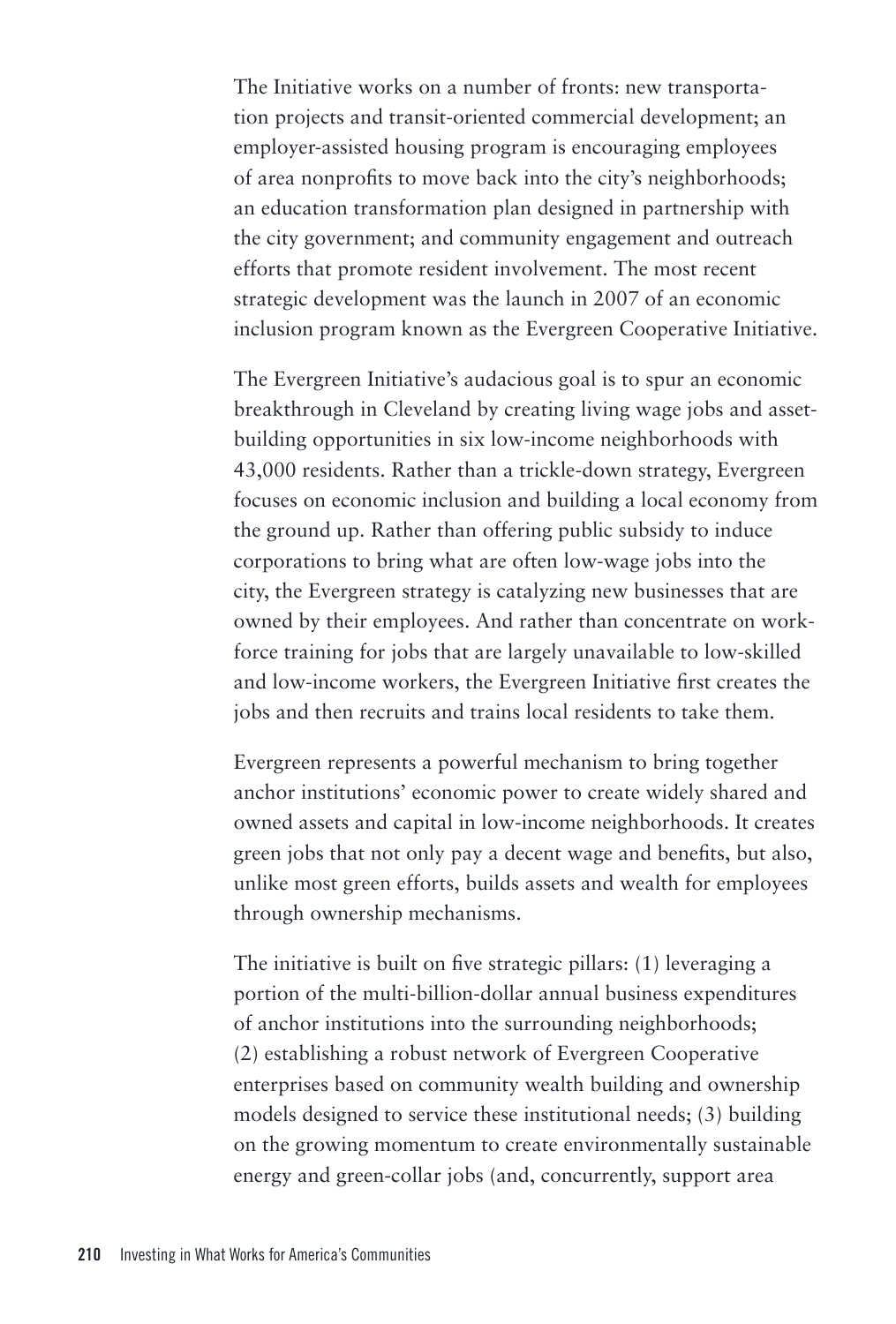anchor institutions in achieving their own environmental goals to shrink their carbon footprints); (4) linking the entire effort to expanding sectors of the economy (e.g., health and sustainable energy) that are recipients of large-scale public investment; and (5) developing the financing and management capacities that can take this effort to scale, that is, to move beyond a few boutique projects or models to have significant municipal impact.

Although still in its early stages, the Evergreen Cooperative Initiative is already drawing substantial support, including multi-million-dollar financial investments from the federal government (particularly U.S. Department of Housing and Urban Development) and from major institutional actors in Cleveland.

The near-term goal (over the next 3–5 years) is to spark the creation of up to 10 new for-profit, worker-owned cooperatives based in the Greater University Circle area of Cleveland. Together, these 10 businesses could employ approximately 500 low-income residents. Each business is designed as the greenest within its sector in northeast Ohio. Financial projections indicate that after approximately eight years, a typical Evergreen worker-owner could possess an equity stake in their company of about \$65,000. The longer-term objective of the Evergreen Initiative is to stabilize and revitalize Greater University Circle's neighborhoods.

The first two businesses—the Evergreen Cooperative Laundry (ECL) and Evergreen Energy Solutions (E2S, formerly Ohio Cooperative Solar)—today employ about 50 worker-owners between them. Furthermore:

■ ECL is the greenest commercial-scale health care bed linen laundry in Ohio. When working at full capacity, it will clean 10–12 million pounds of health care linen a year, and will employ 50 residents of Greater University Circle neighborhoods. The laundry is the greenest in northeast Ohio; it is based in a LEED Gold building, requires less than one-quarter of the amount of water used by competitors to clean each pound of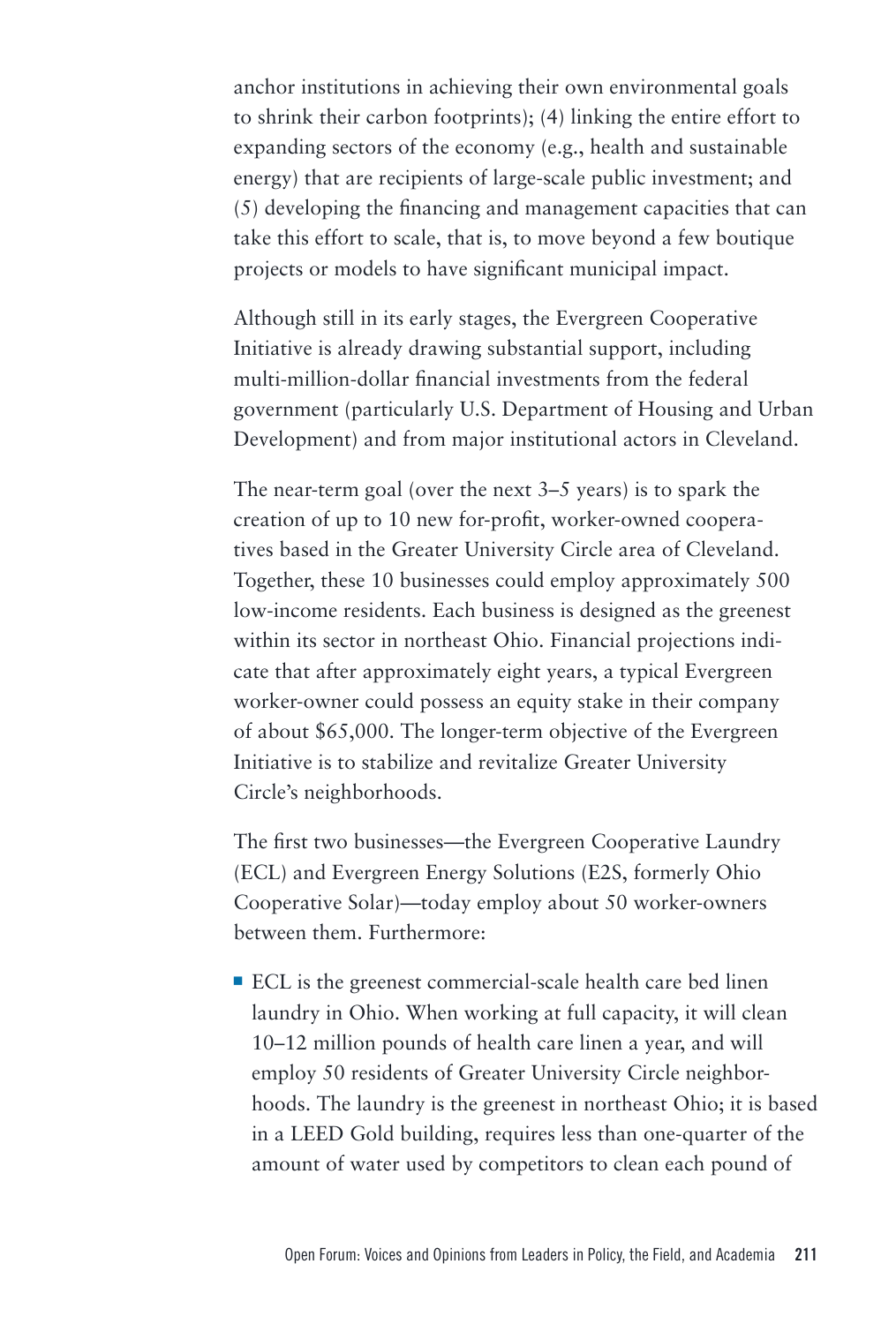bed linen, and produces considerable carbon emission savings through reduced energy consumption.

■ E2S is a community-based clean energy and weatherization company that will ultimately employ as many as 50 residents. In addition to home weatherization, E2S installs, owns, and maintains large-scale solar generators (panels) on the roofs of the city's biggest nonprofit health and education buildings. The institutions, in turn, purchase the generated electricity over a 15-year period. Within three years, E2S likely will have more than doubled the total installed solar in the entire state of Ohio.

A third business, Green City Growers (GCG), will be open for business later this year. GCG will be a year-round, large-scale, hydroponic greenhouse employing approximately 40 people year-round. The greenhouse, which is now under construction, will be located on 10 acres in the heart of Cleveland, with 3.25 acres under glass (making it the largest urban food production facility in America). GCG will produce approximately three million heads of lettuce per year, along with several hundred thousand pounds of basil and other herbs. Virtually every head of lettuce consumed in northeast Ohio is currently trucked from California and Arizona. By growing its product locally, GCG will save more than 2,000 miles of transportation, and the resulting carbon emissions, for each head of lettuce it sells. The region's produce wholesalers are enthusiastic because they will gain seven days more shelf life for the product.

Beyond these three specific businesses, the Evergreen Cooperative Corporation acts as a research-and-development vehicle for new business creation tied to specific needs of area anchor institutions. Through this process, a pipeline of next-generation businesses is being developed.

Virtually all of the financing of Evergreen is in the form of debt—a combination of long-term, low-interest loans from the federal government (such as HUD108) that focus on job creation targeted at low-income census tracts; tax credits (in particular, New Markets Tax Credit and federal solar tax credits); and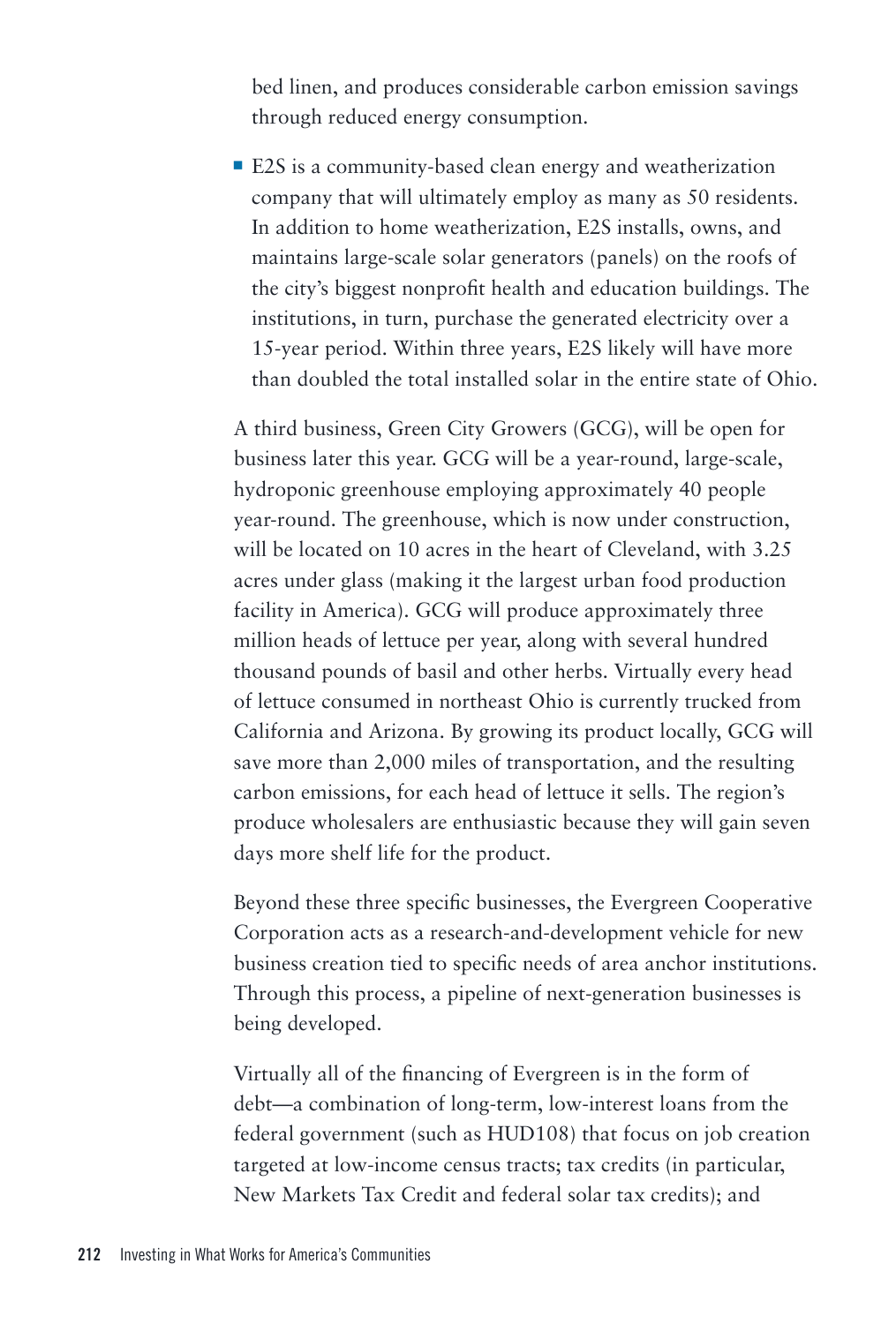grant funds from the Cleveland Foundation and others that have capitalized a revolving loan fund (the Evergreen Cooperative Development Fund). The fund invests in individual Evergreen companies as deeply subordinated debt at a 1 percent interest rate. Recently, Evergreen has secured five-year below-market rate loans from "impact investors" who are willing to make a lower return in order to put their money to work to improve the Cleveland community. Evergreen has also succeeded in attracting some local bank participation, particularly for its solar company.

An anchor institution strategy like the one in Cleveland can be a powerful job creation engine, not simply by localizing production, but also by forging a local business development strategy that effectively meets many of the anchor institutions' own needs, which the existing market may not be equipped to handle. Or, put more succinctly, anchor institutions have the potential to not only support local job creation, but also to shape local markets.

Ultimately, of course, the success of Evergreen will depend not only on Cleveland's anchor institutions, its local philanthropy, and the support of the city government. The men and women who have become Evergreen's worker-owners will determine the viability of the strategy. Keith Parkham, the first neighborhood resident hired in 2009, is now the managing supervisor of the Evergreen Cooperative Laundry. Says Parkham, "Because this is an employee-owned business, it's all up to us if we want the company to grow and succeed. This is not just an eight-hour job. This is our business." His colleague, Medrick Addison, speaks for many Evergreen worker-owners when he says, "I never thought I could become an owner of a major corporation. Maybe through Evergreen things that I always thought would be out of reach for me might become possible. Owning your own job is a beautiful thing."

**Ted Howard** *is the executive director of the Democracy Collaborative at the University of Maryland and the Steven Minter Senior Fellow for Social Justice at the Cleveland Foundation. This paper draws in part on work previously*